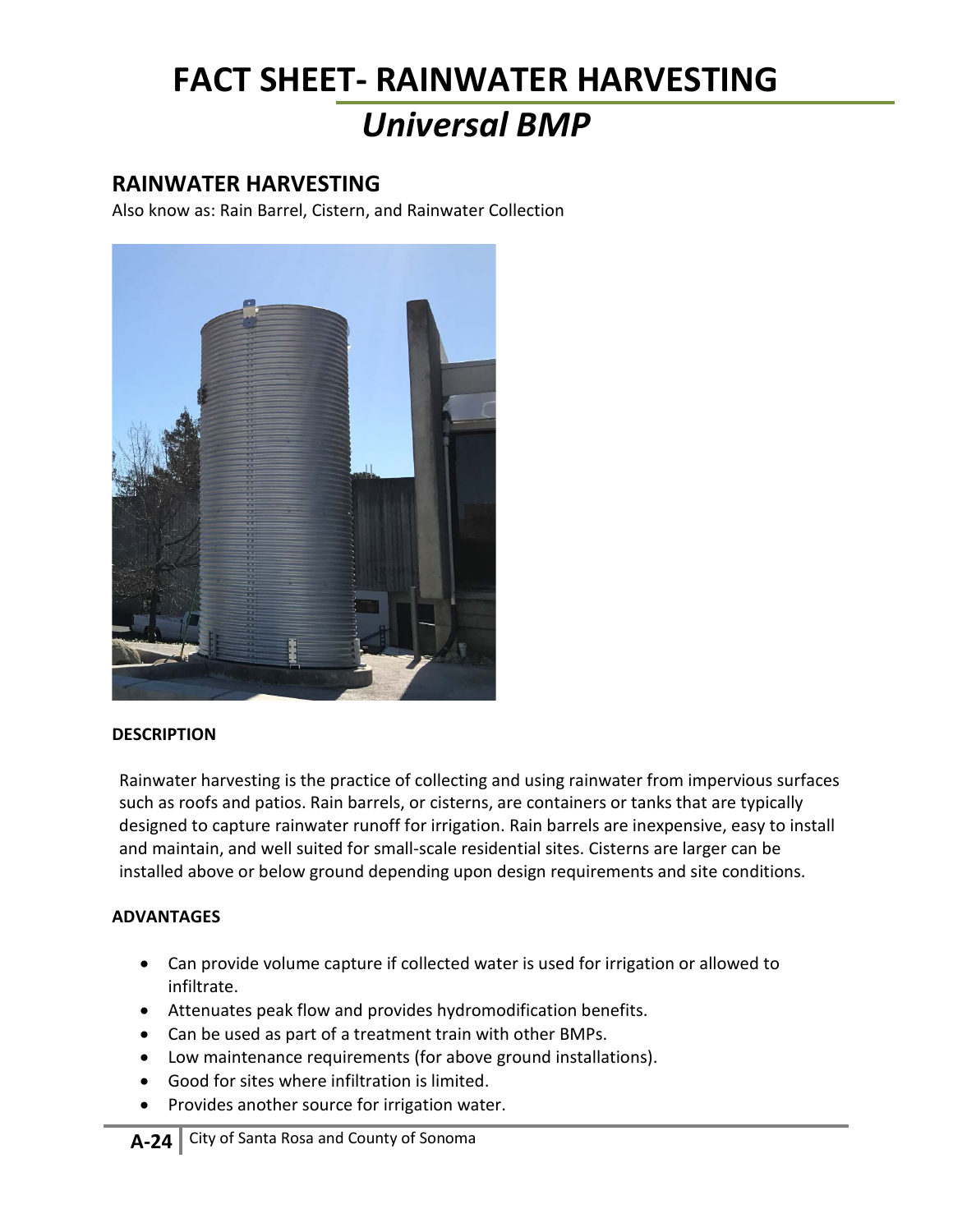# **FACT SHEET- RAINWATER HARVESTING**

• Prioritized as a "Universal LID feature."

#### **LIMITATIONS**

- Limited storage capacity.
- Does not provide water quality treatment.
- May require infrastructure (pumps or valves) to use stored water.
- Inadequate maintenance can result in mosquito breeding and/or algae production.
- May require building permits. Contact the governing agency for requirements.

#### **KEY DESIGN FEATURES**

- Roof surfaces and downspouts shall not include copper or materials treated with fungicides or herbicides.
- Gutters, if present, must be fully screened and installed at continuous grade.
- Storage containers, tank liners, and tank coatings must be listed as food grade, or be approved for potable water storage.
- Containers must be opaque, water tight, vented, completely covered and screened.
- Screen all openings.
- For above-ground systems, spigot and/or hose bib for drawing water must be at least 2 inches from the bottom and must be labeled "NONPOTABLE".
- Overflow device must be equal in size to the total of all inlets and must lead to an approved discharge location with approved air gap.
- First flush diverter must be automatic self-draining with a clean out.
- Safety labels (non-potable, vector hazard, drowning hazard icons) should be included as applicable.
- Outdoor spigots must have an atmospheric vacuum breaker attached.
- Prior to installation, roofs must be cleaned, and downspouts disconnected from the storm drain system.
- All municipal water service lines to facilities with rainwater harvesting systems require the installation of an approved backflow prevention device. This condition may be met if the backflow prevention was installed as part of the fire sprinkler system.
- Not permitted within the front yard setback.
- Tanks up to 8 feet in height are permitted within the rear and side yard setbacks.
- Tanks in excess of 8 feet in height, shall be subject to the same setbacks as a detached residential accessory structure.
- Both rain barrels and above-ground cisterns must be sited in a stable, flat area. Rain barrels and cisterns may not block the path of travel for fire safety access.

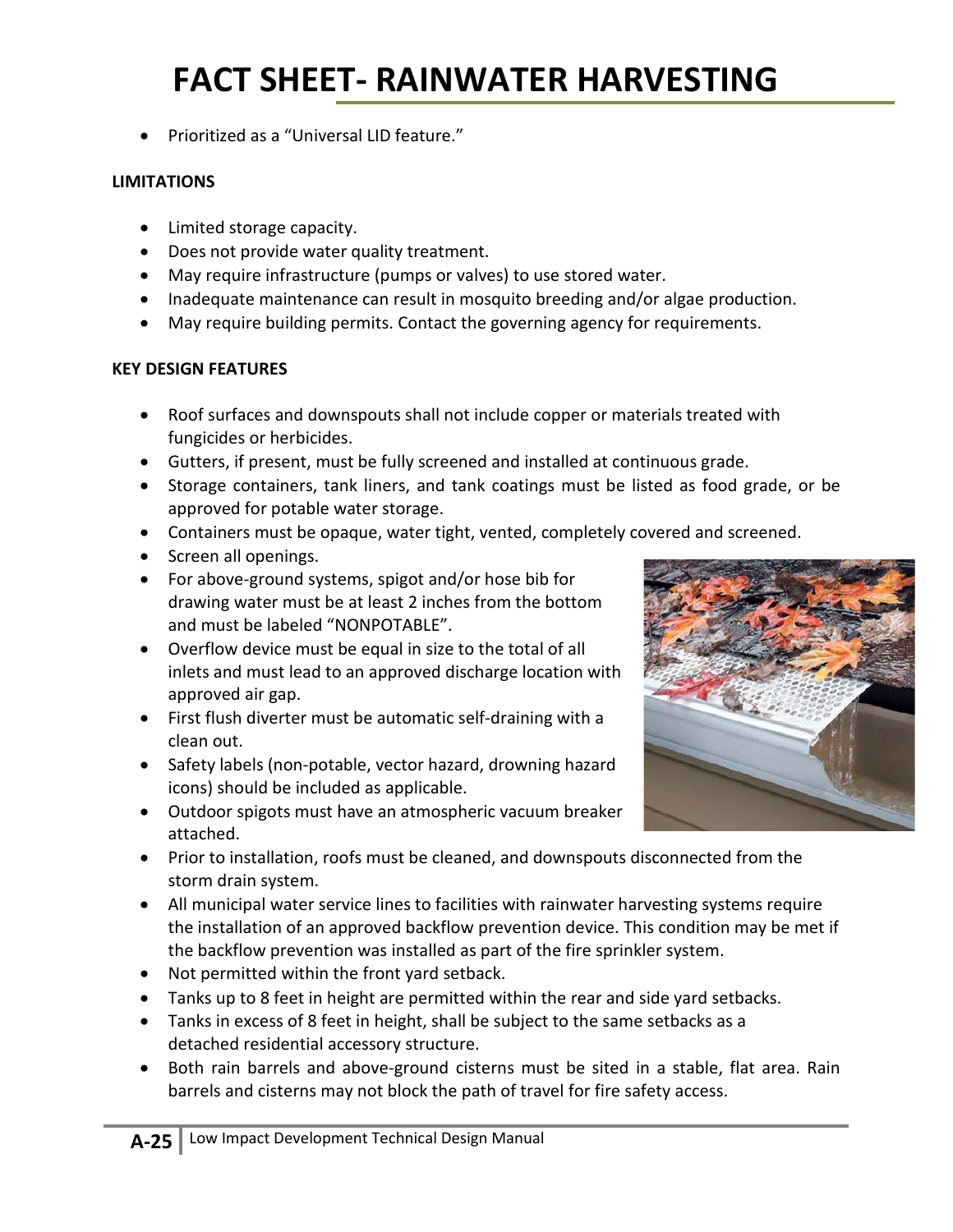# **FACT SHEET- RAINWATER HARVESTING** *Universal BMP*

- Overflow locations, such as rain gardens, swales, or the downstream storm drain system, must be designed to both direct outflow away from building foundations and prevent nuisance flows to adjacent properties.
- Overflow may not discharge water across a public right-of-way.
- Regular use of the water stored in systems between rain events is critical to ensure that storage is available for the next storm event.